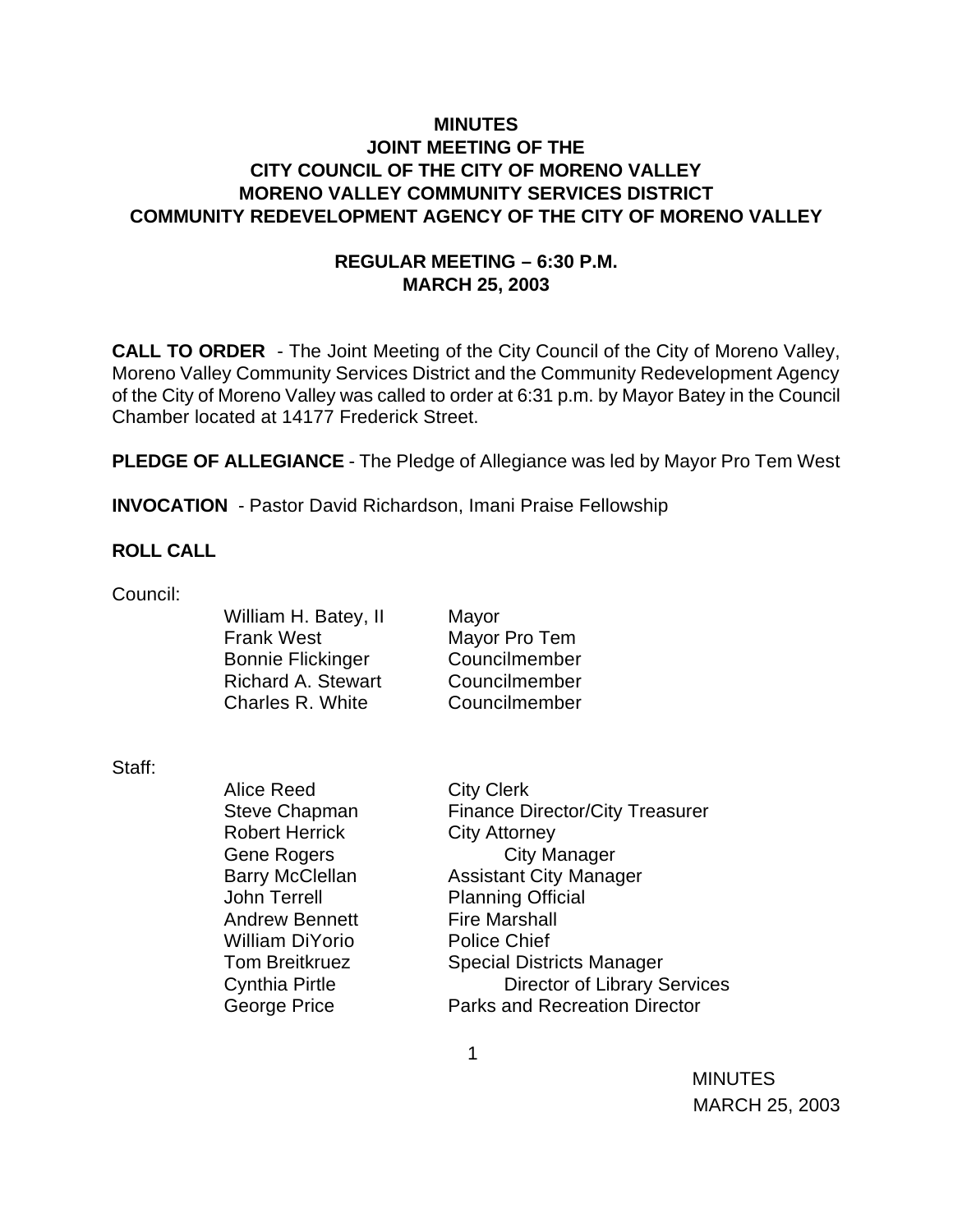# **JOINT CONSENT CALENDARS (SECTIONS A-C) OF THE CITY COUNCIL OF THE CITY OF MORENO VALLEY, MORENO VALLEY COMMUNITY SERVICES DISTRICT, AND COMMUNITY REDEVELOPMENT AGENCY OF THE CITY OF MORENO VALLEY**

Mayor Batey opened the agenda items for the Consent Calendars for public comments; there being none, public comments were closed.

Councilmember Flickinger made a motion, seconded by Mayor Pro Tem West to approve the Consent Calendars in their entireties, except for items A11 and A15 which were pulled for separate discussion/action. Motion carried 5-0. Roll call vote.

# **A. CONSENT CALENDAR** - **CITY COUNCIL**

- A1. ORDINANCES FIRST READING BY TITLE ONLY Waived reading of all Ordinance Introductions and read by title only.
- A2. MINUTES REGULAR MEETING OF MARCH 11, 2003 Approved as submitted.
- A3. RESOLUTION TO AUTHORIZE SUBMISSION OF GRANT APPLICATION TO SECURE A CODE ENFORCEMENT GRANT FROM THE STATE OF CALIFORNIA, DEPARTMENT OF HOUSING AND COMMUNITY DEVELOPMENT Approved Resolution No. 2003-15 to authorize the submission of a code enforcement grant application to the State of California, Department of Housing and Community Development.

Resolution No. 2003-15

A Resolution of the City Council of the City of Moreno Valley, California, Hereby Authorizes the Submittal of a Grant Application, the Incurring of an Obligation, the Execution of a Grant Agreement and any Amendments Thereto, and any Other Documents Necessary to Secure a CEGP Grant from the State of California, Department of Housing and Community Development

A4. APPROVAL OF FINAL MAP 29504 – SINGLE FAMILY RESIDENTIAL PROJECT AND ACCEPT AGREEMENT AND BONDS FOR PUBLIC RIGHT OF WAY IMPROVEMENTS – NORTHEAST CORNER OF LASSELLE STREET AND FIR AVENUE (TRACT 29504, LLC)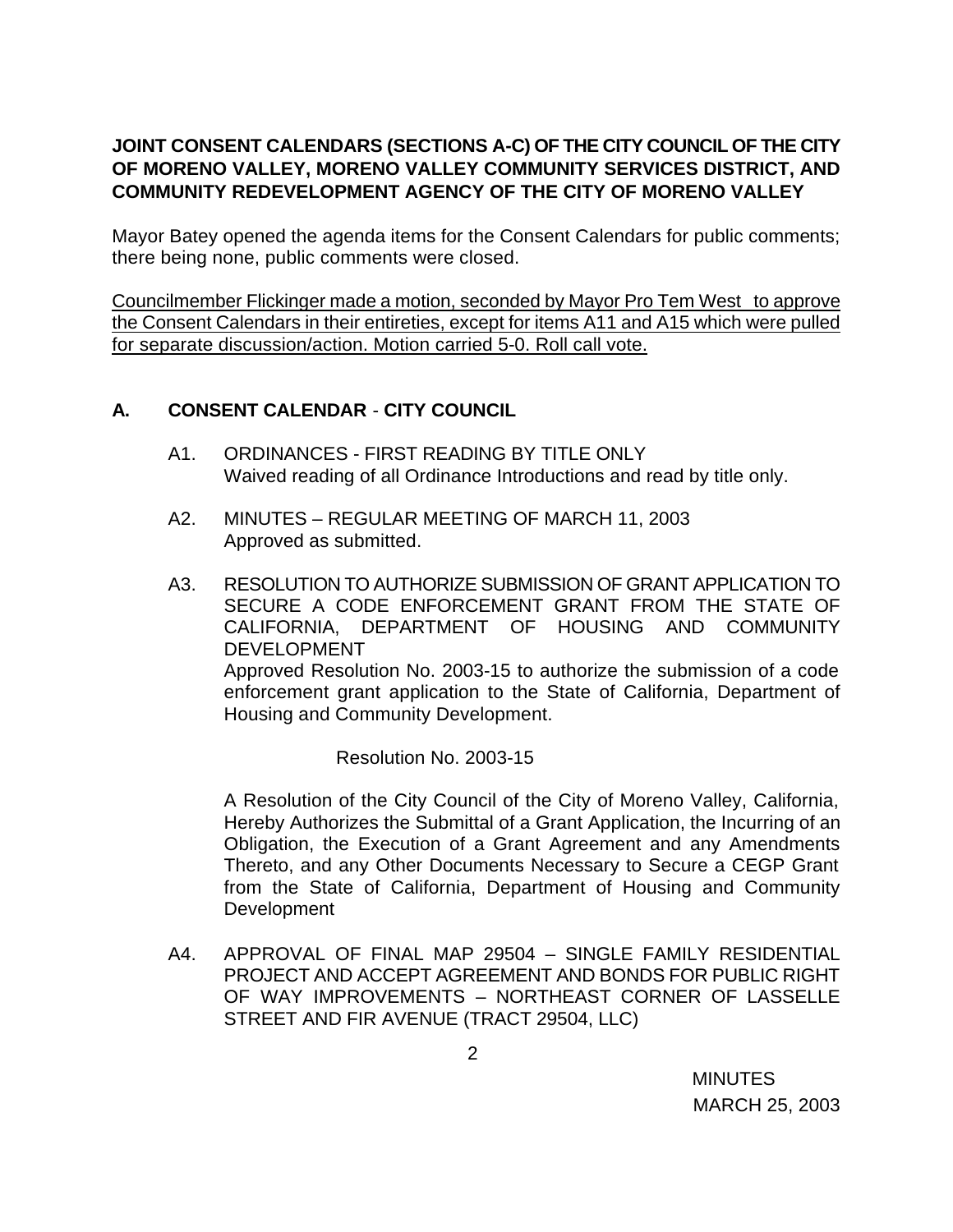Approved Final Map 29504, authorized the City Clerk to sign the map and transmit said map to the County Recorder's Office for recordation; accepted the bonds and Agreement for Public Improvements; authorized the Mayor to execute the agreement; and directed the City Clerk to forward the signed agreement to the County Recorder's Office for recordation.

A5. ADOPT RESOLUTION NO. 2003-16, RATIFYING THE SUBMITTAL OF AN APPLICATION TO THE CALIFORNIA ENERGY COMMISSION FOR FUNDING THE BATTERY BACKUP SYSTEM PROGRAM FOR LIGHT EMITTING DIODE TRAFFIC SIGNALS Adopted Resolution No. 2003-16, ratifying the submittal of an application to the California Energy Commission (CEC) for funding the Battery Backup System (BBS) Program for Light Emitting Diode (LED) traffic signals and designating the City Manager to execute all necessary documents.

#### Resolution No. 2003-16

A Resolution of the City Council of the City of Moreno Valley, California, Ratifying the Submittal of an Application to the California Energy Commission for Funding the Battery Backup System for Traffic Signals in Conjunction with Light Emitting Diodes; and Designating the City Manager to Execute All Necessary Documents

A6. NOTICE OF COMPLETION AND ACCEPTANCE OF DRACAEA AVENUE IMPROVEMENTS FROM HEACOCK STREET TO PERRIS BOULEVARD, PROJECT NO. 00-92774

Ratified Contract Change Order Nos. 1, 2, and 3; accepted the work as complete for the Dracaea Avenue improvements from Heacock Street to Perris Boulevard, constructed by E.G.N. Construction, Inc., 1549 East Grand Avenue, Pomona, California 91766; directed the City Clerk to record the Notice of Completion within ten (10) days at the office of the County Recorder of Riverside County, as required by Section 3093 of the California Civil Code; authorized the Director of Finance to release the retention to E.G.N. Construction, Inc., thirty-five (35) calendar days after the date of recordation of the Notice of Completion, if no claims are filed against the project; and accepted the improvements into the City's maintained road system.

A7. PARCEL MAP 20995 – AMENDMENT TO AGREEMENT FOR PUBLIC IMPROVEMENTS (TIME EXTENSION) – SOUTH SIDE OF ALESSANDRO BOULEVARD, EAST SIDE OF ELSWORTH STREET (NEWHOPE PROPERTIES III, CGP)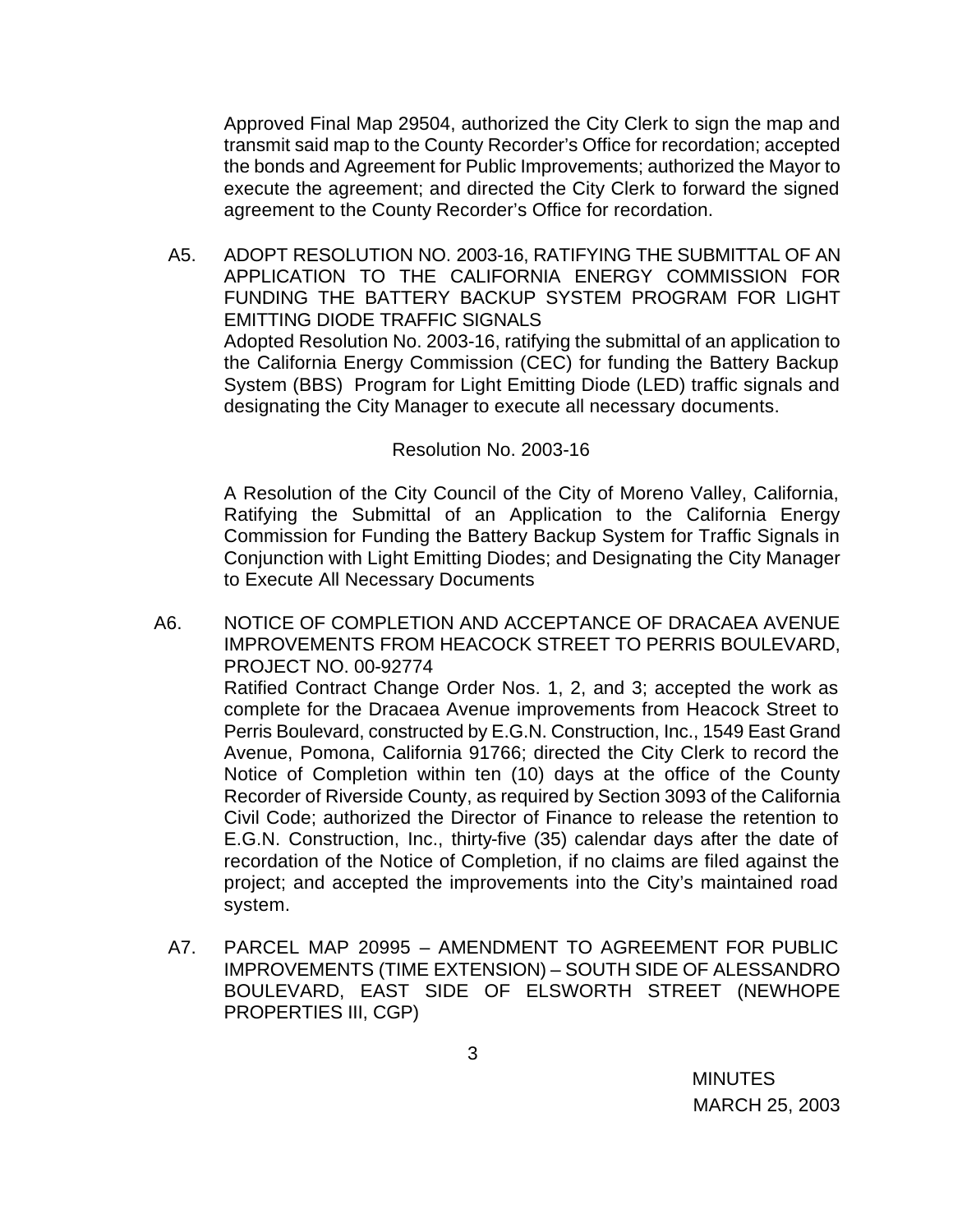Authorized the Mayor to execute the Amendment to Agreement for Public Improvements.

A8. RESOLUTION ADOPTING AMENDED RULES OF PROCEDURE REGARDING PUBLIC COMMENTS DURING CITY COUNCIL MEETINGS Adopted Resolution No. 2003-17, adopting amended Rules of Procedure to change the time public comments on matters not on the agenda during regular City Council meetings are heard.

#### Resolution No. 2003-17

A Resolution of the City Council of the City of Moreno Valley, California, Repealing Resolution No. 2001-55, and Adopting Amended and Restated Rules of Procedure for Council Meetings and Related Functions and **Activities** 

A9. AUTHORIZATION TO CLOSE PUBLIC STREETS FOR THE INDEPENDENCE DAY FESTIVITIES ON FRIDAY, JULY 4, 2003 Authorized the closure of the following streets between the hours of 7:00 a.m. and 12:00 noon for the purpose of conducting the Fourth of July Parade scheduled to take place on Friday, July 4, 2003: TownGate Boulevard between Frederick Street, Eucalyptus Avenue and Memorial Way; Frederick Street between Centerpointe Drive and Cactus Avenue; Cottonwood Avenue between Pan Am Boulevard and Dunhill Drive; Eucalyptus Avenue between Pan Am Boulevard and Kochi Drive; Dracaea Avenue between Pan Am Boulevard and Kochi Drive; Atlantic Circle east of Frederick Street; Brabham Street between Frederick Street and Andretti Street; Towngate Boulevard between Frederick Street and Heritage Way; Bay Avenue between Kristina Court and Courage Street; Alessandro Boulevard between Chagall Court and Courage Street; Resource Way between Frederick Street and Corporate Way; Corporate Way between Calle San Juan de Los Lagos and Resource Way; and Calle San Juan de Los Lagos between Frederick Street and Corporate Way; and authorized the closure of the following streets to through traffic, to remain open only to residents, between the hours of 11:00 a.m. and 9:00 p.m. for the purpose of conducting the Fourth of July Festival and Fireworks Program: Petaluma Avenue between Napa Valley and Morrison Street; Napa Valley between Dracaea Avenue and Petaluma Avenue; Lakeport Drive at Cottonwood Avenue; Burney Pass Drive between Cottonwood Avenue and Dracaea Avenue; and Rockport Drive between Yuba Pass Road and Morrison Street.

The streets closed to through traffic are to prevent overflow parking from the fireworks program into residential areas. Also, for a short period and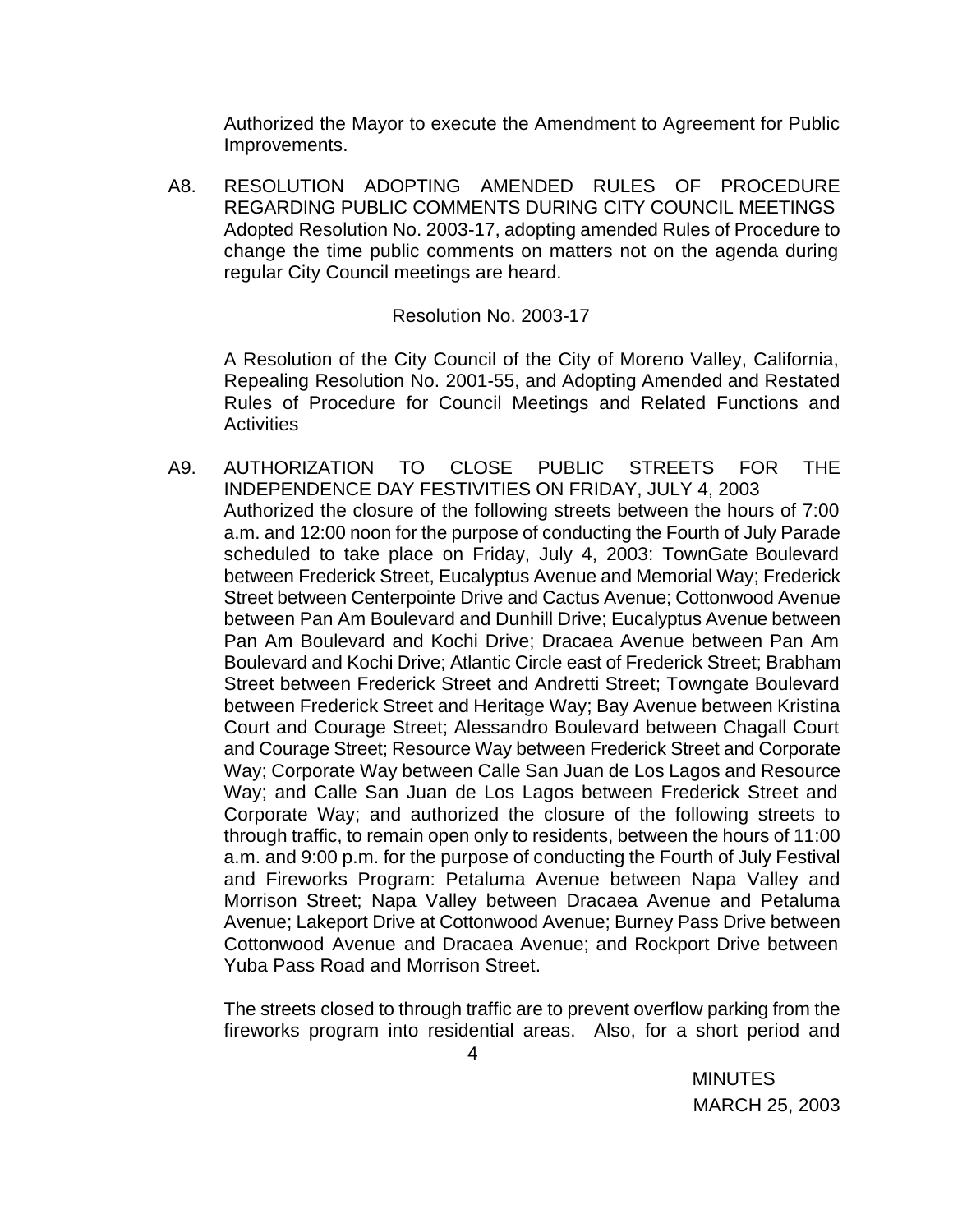immediately following the fireworks display, staff recommends that the City Council authorize one-way traffic on various streets in the vicinity of Morrison Park as directed by the Moreno Valley Police Department.

- A10. NOTICE OF COMPLETION AND ACCEPTANCE OF THE ATWOOD AVENUE STREET IMPROVEMENTS FROM HEACOCK STREET TO INDIAN STREET, PROJECT NO. 00-89277420 (I) Ratified contract Change Order Nos. 1 and 2; accepted the work as complete for the Atwood Avenue Street Improvements from Heacock Street to Indian Street, constructed by Vance Corporation, 2271 North Locust Avenue, Rialto, California 92377; directed the City Clerk to record the Notice of Completion within ten (10) days, at the office of the County Recorder of Riverside County, as required by Section 3093 of the California Civil Code; authorized the Finance Director to release the retention to Vance Corporation, Inc. thirty-five (35) calendar days after the date of recordation of the Notice of Completion, if no claims are filed against the project; and accepted the improvements into the City's maintained road system.
- A12. RESOURCE INCREASES LAND DEVELOPMENT DIVISION/ NPDES ADMINISTRATION, PUBLIC WORKS DEPARTMENT Authorized the Public Works Director to prepare a Request for Proposals (RFP) to hire a consultant to identify a Phase I work program and staffing needs related to the recently adopted National Pollutant Discharge Elimination System (NPDES) Permit; appropriated \$30,000 from Public Works Street Sweeping Program 553, which is funded in part by County Service Area (CSA) 152 revenues, to Public Works Land Development NPDES Administration Contractual Services in Program 522 to pay for consulting services and backfill program 533 with funds from the unreserved, undesignated fund balance of the Gas Tax Fund; created a Storm Water Program Coordinator position to be filled immediately and directed staff to add the position to the personnel Classification Plan and Classification Manual; and appropriated \$28,939 from Public Works Street Sweeping Program 533, which is funded in part by CSA 152 revenues to Public Works Land Development NPDES Administration Personnel Services in Program 522 and backfill program 533 with funds from the unreserved, undesignated fund balance to the Gas Tax Fund.
	- A13. PASO DE LAGO HOMEOWNER'S ASSOCIATION REQUEST FOR NO PARKING ZONES

Adopted Resolution 2003-18 authorizing No Parking Zones to be installed along the cul-de-sacs of Brentstone Street, Delfbush Street, Foxshield Street, and Dovehurst Street located in the Paso De Lago Mobile Home Park.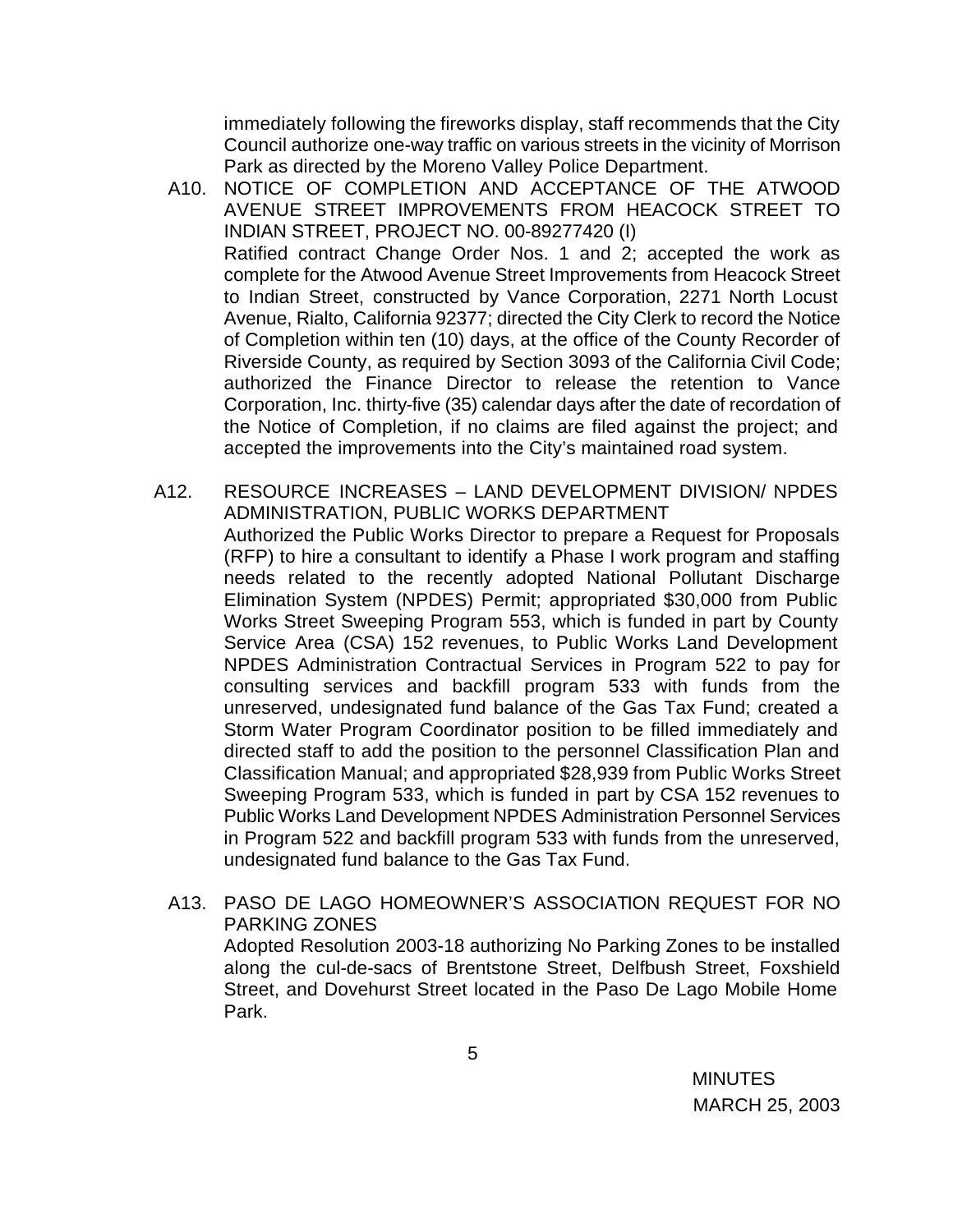#### Resolution No. 2003-18

A Resolution of the City Council of the City of Moreno Valley, California, Establishing No Parking Zones Along Brentstone Street, Delfbush Street, Foxshield Street, and Dovehurst Street

A14. AUTHORIZATION TO AWARD THE CONSTRUCTION CONTRACT FOR THE FISCAL YEAR 2002-2003 ANNUAL RESURFACING PROGRAM, PROJECT NO. 01-12556330, AND TRANSFER OF FUNDS FROM ACCOUNT NO. 125.56330 TO ACCOUNT NO. 125.85020 Awarded the construction contract for the Fiscal Year 2002-2003 Annual Pavement Resurfacing Program to Silvia Construction, Inc., 9007 Center Avenue, Rancho Cucamonga, California 91730-5211, the lowest responsible bidder; authorized the Mayor to execute a contract agreement with Silvia Construction, Inc.; authorized the issuance of a Purchase Order for Silvia Construction, Inc. in the amount of \$1,594,202.29 (the bid amount plus 10% contingency) when the contract has been signed by all parties (Account No. 125.56330 and 225.68722); and authorized the transfer of \$75,000.00 from the unencumbered balance in the Annual Pavement Resurfacing Program (Account No. 125.56330) to the Surface Recycling Program (Account No. 125.85020).

## **B. CONSENT CALENDAR** - **COMMUNITY SERVICES DISTRICT**

- B1. ORDINANCES FIRST READING BY TITLE ONLY Waived reading of all Ordinance Introductions and read by title only.
- B2. MINUTES REGULAR MEETING OF MARCH 11, 2003 Approve as submitted.
- B3. AUTHORIZATION TO DISBURSE FUNDING FOR COLLEGE PARK DEVELOPMENT Authorized the disbursement of funds for the development of park facilities at a site within a portion of the RCCD Moreno Valley Campus.
- B4. AUTHORIZATION TO CLOSE PUBLIC STREETS FOR THE INDEPENDENCE DAY FESTIVITIES ON FRIDAY, JULY 4, 2003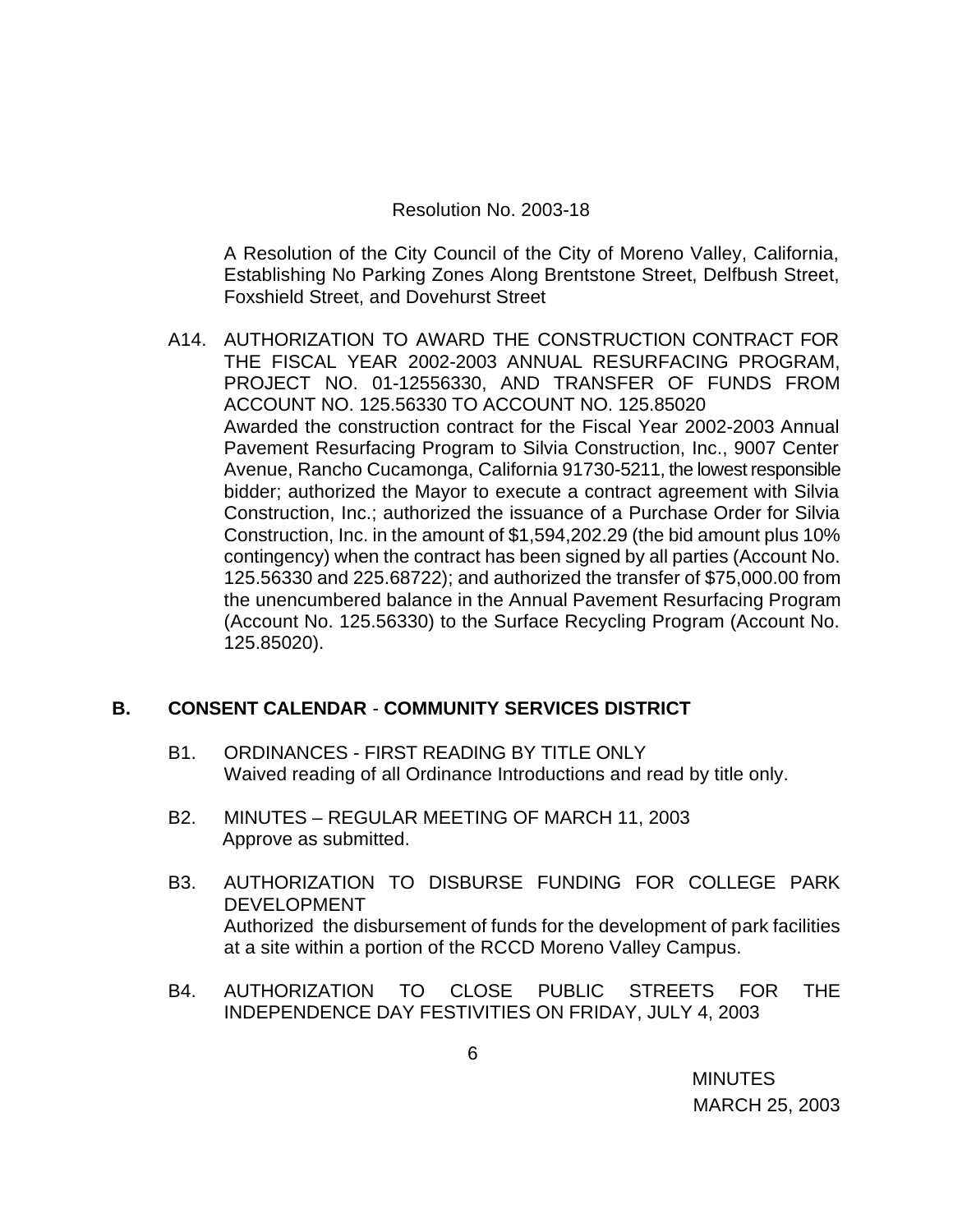Authorized the closure of the following streets between the hours of 7:00 a.m. and 12:00 noon for the purpose of conducting the Fourth of July Parade scheduled to take place on Friday, July 4, 2003: TownGate Boulevard between Frederick Street, Eucalyptus Avenue and Memorial Way; Frederick Street between Centerpointe Drive and Cactus Avenue; Cottonwood Avenue between Pan Am Boulevard and Dunhill Drive; Eucalyptus Avenue between Pan Am Boulevard and Kochi Drive; Dracaea Avenue between Pan Am Boulevard and Kochi Drive; Atlantic Circle east of Frederick Street; Brabham Street between Frederick Street and Andretti Street; Towngate Boulevard between Frederick Street and Heritage Way; Bay Avenue between Kristina Court and Courage Street; Alessandro Boulevard between Chagall Court and Courage Street; Resource Way between Frederick Street and Corporate Way; Corporate Way between Calle San Juan de Los Lagos and Resource Way; and Calle San Juan de Los Lagos between Frederick Street and Corporate Way; and authorized the closure of the following streets to through traffic, to remain open only to residents, between the hours of 11:00 a.m. and 9:00 p.m. for the purpose of conducting the Fourth of July Festival and Fireworks Program: Petaluma Avenue between Napa Valley and Morrison Street; Napa Valley between Dracaea Avenue and Petaluma Avenue; Lakeport Drive at Cottonwood Avenue; Burney Pass Drive between Cottonwood Avenue and Dracaea Avenue; and Rockport Drive between Yuba Pass Road and Morrison Street.

The streets closed to through traffic are to prevent overflow parking from the fireworks program into residential areas. Also, for a short period and immediately following the fireworks display, staff recommends that the City Council authorize one-way traffic on various streets in the vicinity of Morrison Park as directed by the Moreno Valley Police Department

B5. REQUEST TO APPROVE LEASE FOR MORENO VALLEY EQUESTRIAN PARK AND NATURE CENTER MOBILE HOME Approved the Lease for Moreno Valley Equestrian Park and Nature Center Mobile Home. The Tenant would provide Caretaker services in lieu of money rent; authorized the Parks and Recreation Director to advertise for a suitable tenant; and authorized the City Manager or his representative to execute the Lease when a suitable Tenant has been found.

## **C. CONSENT CALENDAR** - **COMMUNITY REDEVELOPMENT AGENCY**

C1. ORDINANCES - FIRST READING BY TITLE ONLY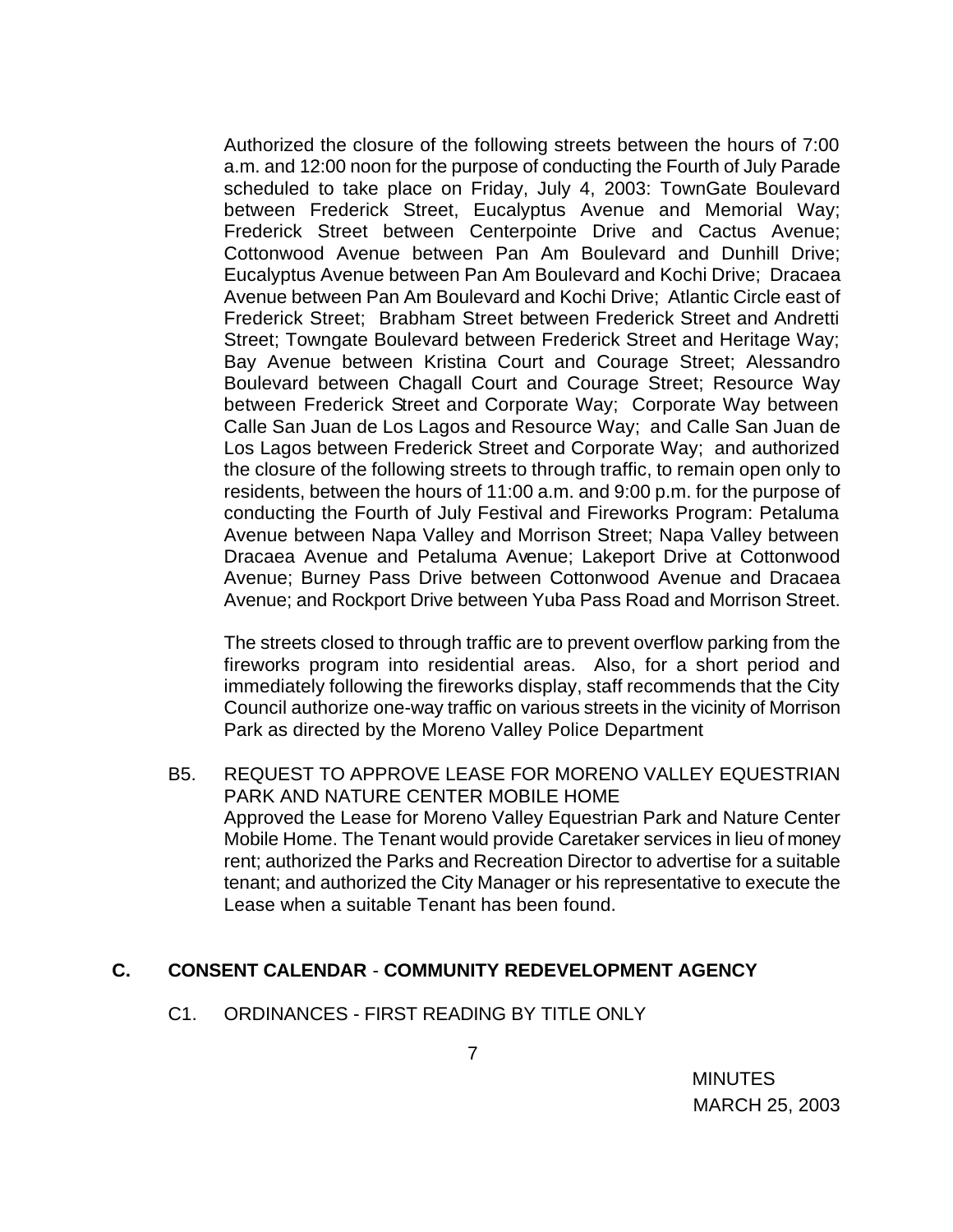Waived reading of all Ordinance Introductions and read by title only.

C2. MINUTES – REGULAR MEETING OF MARCH 11, 2003 Approved as submitted.

### **D. PUBLIC HEARINGS**

D1. COMMUNITY DEVELOPMENT BLOCK GRANT (CDBG) AND HOME FY 2003/04 PROPOSED PROJECTS

Mayor Batey opened the public hearing for public comments, which were received from the following individuals supporting the listed organizations: Dorothy Grzeslowiak (CAP & MoVan); Jill Walker (Alternatives to Domestic Violence); Deborah Heaps (Riverside Area Rape Crisis Center); Stan Morrison (National Youth Sports Program); Jason Perkins (National Youth Sports Program); Marilynn Yeates (Court Appointed Special Advocates for Riverside County, Inc.); Robbie Kennedy (Rebuilding Together Riverside) and Susan Almanza (Fair Housing Council of Riverside County Inc.).

Mayor Pro Tem West made a motion, seconded by Councilmember White to accept staff's recommendation and allocate funding for FY 2003/04. Motion carried 4-1, Councilmember Flickinger dissenting. Roll call vote.

D2. PUBLIC HEARING FOR INCLUSION OF TENTATIVE TRACT 21461 (AND ALL AFFECTED PHASES) INTO THE COMMUNITY SERVICES DISTRICT ZONE B (RESIDENTIAL STREET LIGHTING) PROGRAM – SUNNYMEAD RANCH PARKWAY AND VIA PORTO

President Batey opened the public testimony portion of the public hearing; there being none, public testimony was closed.

President Batey directed the Secretary to tabulate the ballots.

The Secretary announced the results as follows:

Tract 21461 – "Yes"

Boardmember Stewart made a motion, seconded by Boardmember White to verify and accept the results of the mail ballot proceeding as identified on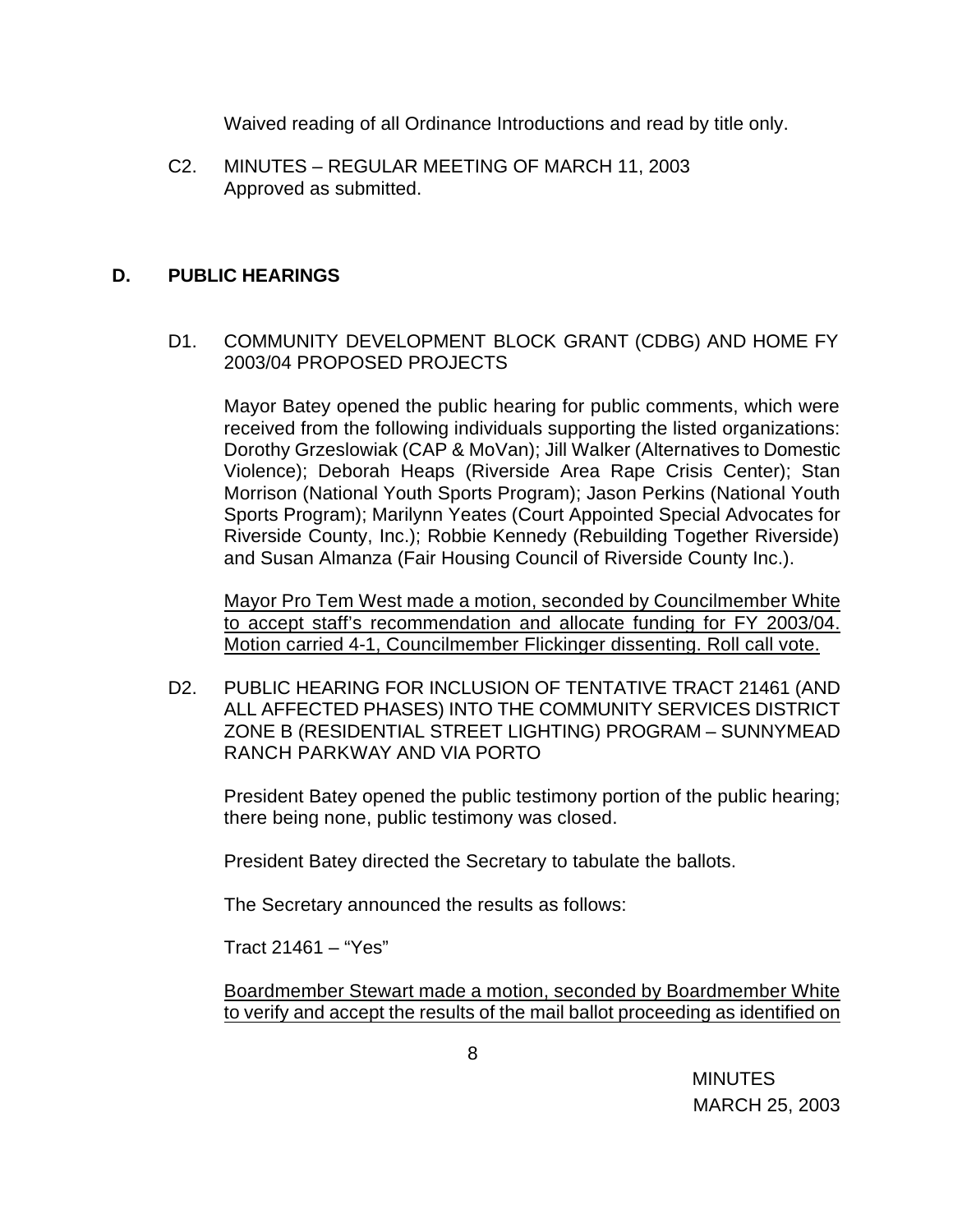the Official Tally Sheet and Assessor Parcel Number (APN) listing; receive and file with the City Clerk's Office the accepted Official Tally Sheet and APN listing; and authorize and impose the CSD Zone B charge. Motion carried 5-0. Roll call vote.

D3. PUBLIC HEARING AND INTRODUCTION OF ORDINANCE NO. CSD 33 TO ESTABLISH THE COMMUNITY SERVICES DISTRICT ZONE M (COMMERCIAL/INDUSTRIAL IMPROVED MEDIAN MAINTENANCE)

President Batey opened the public testimony portion of the public hearing; there being none, public testimony was closed.

Boardmember Flickinger made a motion, seconded by Boardmember Stewart to introduce Ordinance No. CSD 33, for the establishment of Zone M (Commercial/Industrial Improved Median Maintenance). Motion carried 5- 0. Roll call vote.

#### Ordinance No. CSD 33

An Ordinance of the Moreno Valley Community Services District of the City of Moreno Valley, California, Approving the Establishment of Zone M for the Purpose of Furnishing Maintenance Services to Improved Arterial Median Areas Associated with Commercial/Industrial Developments Within Said Zone

## **E. ITEMS REMOVED FROM CONSENT CALENDARS FOR DISCUSSION OR SEPARATE ACTION**

A11. ACCEPTANCE OF ADDITIONAL OFFICE OF TRAFFIC SAFETY (OTS) GRANT FUNDING TO FUND THE "CALIFORNIA SEAT BELT COMPLIANCE CAMPAIGN"

Mayor Batey opened the agenda item for public comments; there being none, public comments were closed.

Mayor Pro Tem West made a motion, seconded by Councilmember White to accept the Supplemental OTS Grant funds for the "California Seat Belt Compliance Campaign" as they are allocated. The amount of these supplemental funds will be \$5,742.10. These funds will allow the Moreno Valley Police Department to provide additional directed enforcement during the Memorial Day holiday period for seat belt and child safety seat usage.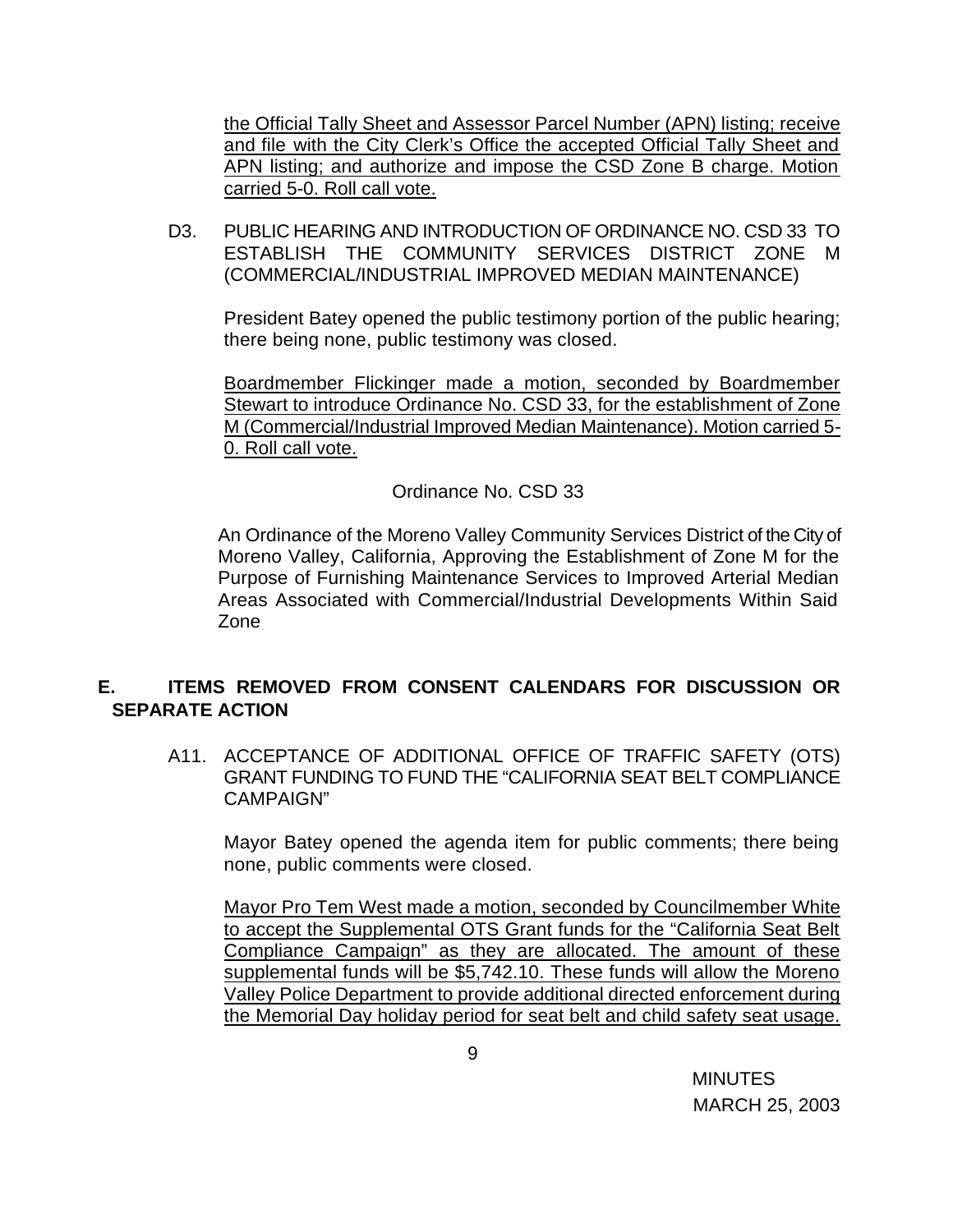Motion carried 4-1, Councilmember Flickinger abstaining. Roll call vote.

A15. RESOLUTION ADJUSTING THE PROJECT BUDGET AND APPLICATION RELATING TO THE CONSTRUCTION OF A NEW MAIN LIBRARY TO BE LOCATED AT THE CIVIC CENTER SITE

Mayor Batey opened the agenda item for public comments; which were received by Ray Hosman and Priscilla Banks.

Councilmember White made a motion, seconded by Mayor Pro Tem West to adopt Resolution No. 2003-19, adjusting the project budget and application relating to the construction of a New Main Library to be located at the Civic Center Site. Motion carried 5-0. Roll call vote.

Resolution No. 2003-19

A Resolution of the City Council of the City of Moreno Valley, California, Certifying Project Budget, Local Funding Commitment, Supplemental Funds, and Public Library Operation for Proposed Library Expansion Project

# **F. REPORTS**

F1. REPORT TO CONSIDER PUBLIC COMMENTS REGARDING MAIL BALLOT PROCEEDING FOR COMMUNITY SERVICES DISTRICT ZONE B (RESIDENTIAL STREET LIGHTING) – TENTATIVE TRACT 29860 (AND AFFECTED PHASES) NORTH OF FIR AVENUE BETWEEN LASSELLE ST. AND MORRISON STREET

President Batey opened the agenda item for public comments; there being none, public comments were closed.

Boardmember White made a motion, seconded by Boardmember Stewart to receive and file. Motion carried unanimously.

## **RECESS; RECONVENE**

F2. POWERPOINT PRESENTATION – 5 YEAR PLAN – PUBLIC WORKS/LAND DEVELOPMENT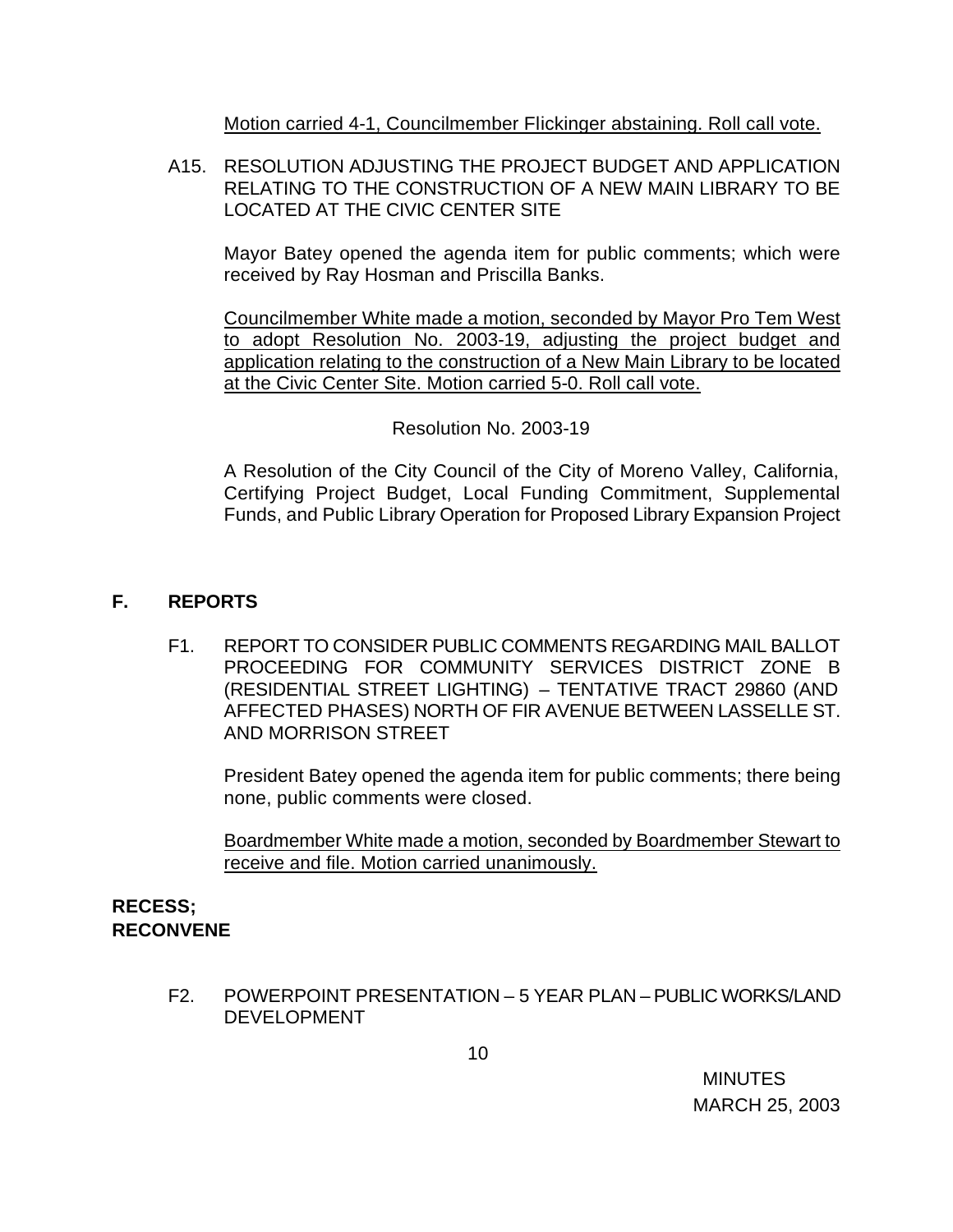Mayor Batey opened the agenda item for public comments; there being none, public comments were closed.

Councilmember White made a motion, seconded by Mayor Pro Tem West to receive and file. Motion carried unanimously.

## F3. APPOINTMENT TO THE TRAFFIC SAFETY ADVISORY COMMITTEE

Mayor Batey opened the agenda item for public comments; there being none, public comments were closed. Councilmember White made a motion, seconded by Mayor Pro Tem West to appoint Miguel Arciniega to a term expiring June 30, 2004. Motion carried unanimously.

F4. PARTICIPATION IN COMMUNITY OF PROMISE (ORAL PRESENTATION/POWERPOINT BY MAYOR BATEY)

Councilmember White made a motion, seconded by Mayor Pro Tem West to receive and file. Motion carried 5-0. Roll call vote.

#### **RECESS; RECONVENE**

F5. REQUEST FOR AUTHORIZATION TO ELIMINATE THE DESIGNATED TRUCK PARKING LOCATION ON THE EAST SIDE OF OLD 215 FRONTAGE ROAD

Mayor Batey opened the agenda item for public comments; there being none, public comments were closed.

Councilmember Stewart made a motion, seconded by Councilmember White to approve the elimination of the designated commercial truck parking location on Old 215 Frontage Road just north of Cactus Avenue. Motion carried 5-0. Roll call vote.

#### F6. LEGISLATIVE UPDATE

Mayor Batey opened the agenda item for public comments; there being none, public comments were closed.

Councilmember Stewart made a motion, seconded by Councilmember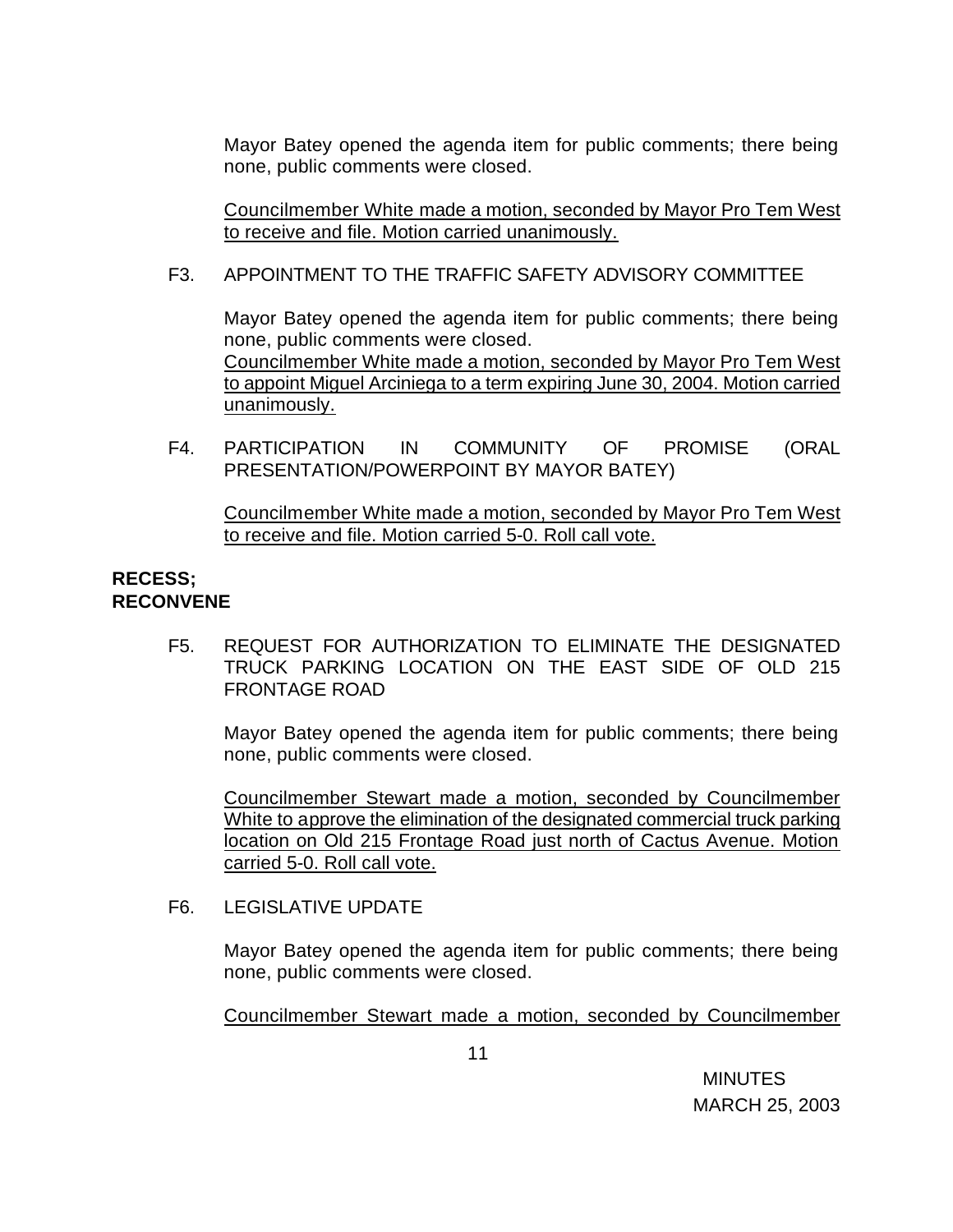White to support SB 103. Motion failed 3-2, Flickinger, West and Batey dissenting. Roll call vote.

Mayor Pro Tem West made a motion, seconded by Councilmember Flickinger to maintain a "watch status" on SB 103. Motion carried 4-1, Councilmember White dissenting. Roll call vote.

Councilmember Stewart made a motion, seconded by Councilmember White to receive and file the Legislative Status Report. Motion carried 5-0. Roll call vote.

F7. CITY MANAGER'S REPORT – None given this evening

# **G. LEGISLATIVE ACTIONS**

ORDINANCES - 1ST READING AND INTRODUCTION - NONE

ORDINANCES - 2ND READING AND ADOPTION

G1. ADOPTION OF THE 2001 CALIFORNIA BUILDING STANDARDS CODE, CALIFORNIA CODE OF REGULATIONS, TITLE 24 INCORPORATING THE LATEST EDITIONS OF THE MODEL CODES

Mayor Batey opened the agenda item for public comments; there being none, public comments were closed.

Mayor Batey made a motion, seconded by Councilmember Stewart to continue the introduction of Ordinance No. 625 to the regular City Council meeting of April 8, 2003. Motion carried 4-1, Councilmember White dissenting.

G2. ORDINANCE NO. 623, AUTHORIZING PARTICIPATION IN THE WESTERN RIVERSIDE COUNTY TRANSPORTATION UNIFORM MITIGATION FEE (TUMF) PROGRAM (RECEIVED FIRST READING AND INTRODUCTION MARCH 11, 2003 WITH A 4-1 VOTE, BATEY VOTING NO)

Mayor Batey opened the agenda item for public comments; there being none, public comments were closed.

Councilmember Stewart made a motion, seconded by Councilmember Flickinger to adopt Ordinance No. 623. Motion carried 4-1, Mayor Batey dissenting. Roll call vote.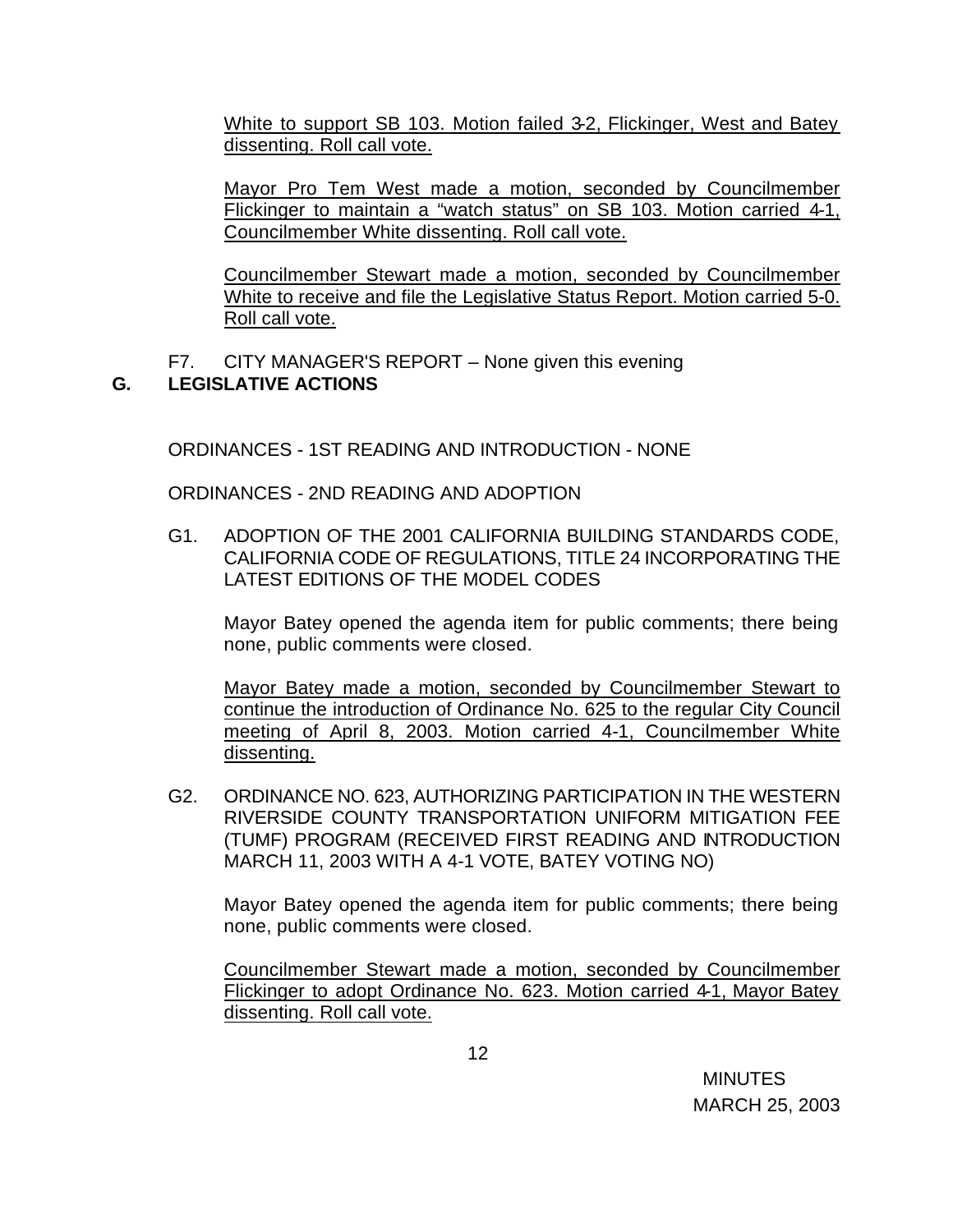### Ordinance No. 623

An Ordinance of the City of Moreno Valley Amending Title 3 of the City of Moreno Valley Municipal Code, by Adding a New Chapter 3.44 Authorizing Participation in the Western Riverside County Transportation Uniform Mitigation Fee Program

G3. ORDINANCE NO. 624, AN ORDINANCE OF THE CITY COUNCIL OF THE CITY OF MORENO VALLEY, CALIFORNIA, AMENDING CHAPTERS 3.12 AND 3.16 OF TITLE 3 OF THE CITY OF MORENO VALLEY MUNICIPAL CODE BY AMENDING PROCEDURES FOR THE PROCESSING OF CLAIMS AND REFUNDS; REQUIRING ALL CONTRACTS WITH THE CITY TO BE IN WRITING; AND AMENDING PURCHASING SPECIFICATIONS (RECEIVED FIRST READING AND INTRODUCTION MARCH 11, 2003 WITH A 5-0 VOTE)

Mayor Batey opened the agenda item for public comments; there being none, public comments were closed.

Councilmember Stewart made a motion, seconded by Councilmember White to adopt Ordinance No. 624. Motion carried 5-0. Roll call vote.

#### Ordinance No. 624

 An Ordinance of the City Council of the City of Moreno Valley, California, Amending Chapters 3.12 and 3.16 of Title 3 of the City of Moreno Valley Municipal Code by Amending Procedures for the Processing of Claims and Refunds; Requiring all Contracts with the City to be in Writing; and Amending Purchasing Specifications

## RESOLUTIONS – NONE

PUBLIC COMMENTS **ON ANY SUBJECT NOT ON THE AGENDA** UNDER THE JURISDICTION OF THE CITY COUNCIL ARE AS FOLLOWS:

#### Ray Hosman – Address matter of record

- 1) Death of Ed McKay
- 2) Pete Bleckert recovering from surgery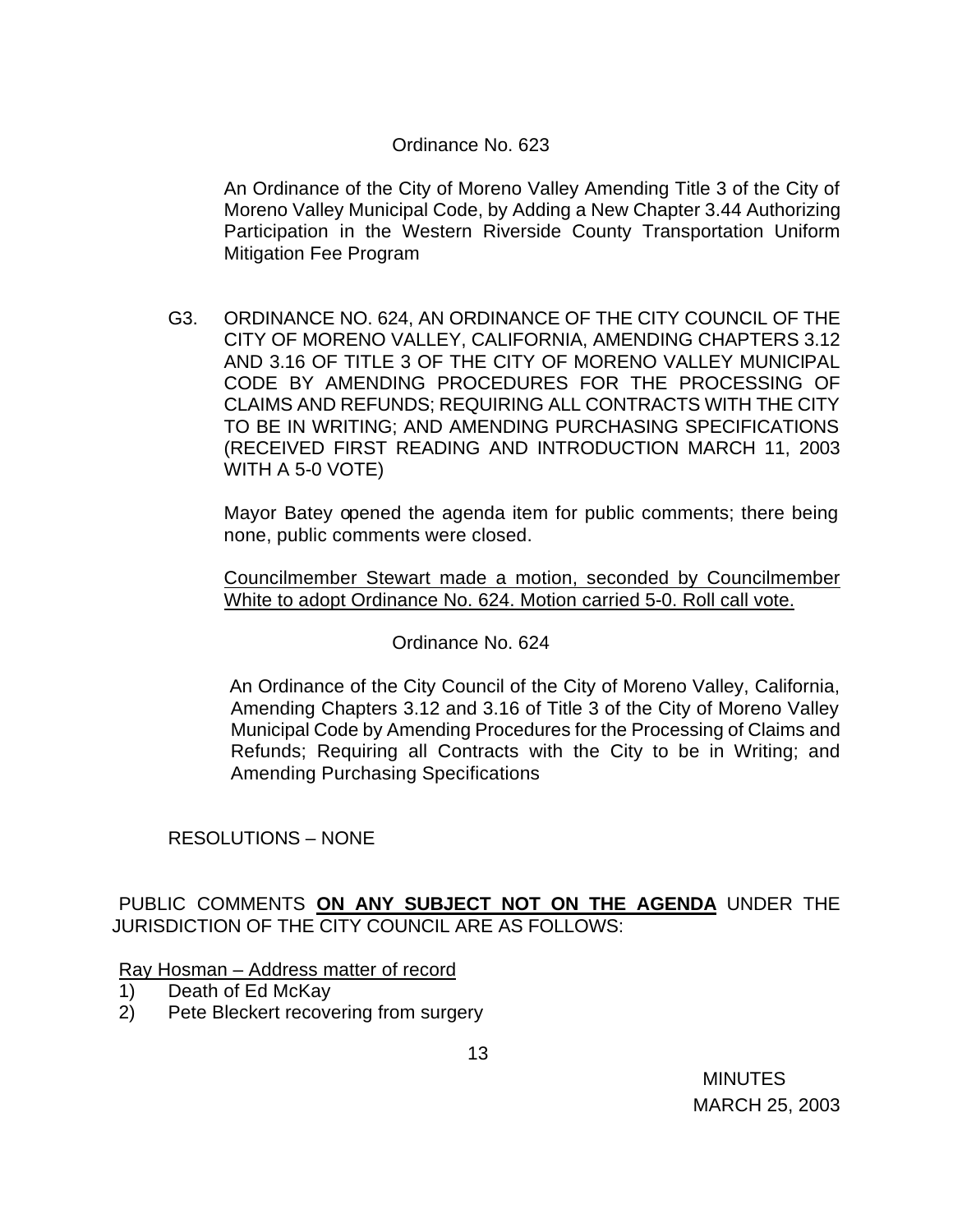- 3) Utility User's Tax petition
- 4) City funds

#### Daryl Terrell – Address matter of record

- 1) Thanked Mayor Batey and Mayor Pro Tem West for their assistance
- 2) Support for soldiers serving in Iraq

#### Margie Breitkruez – 27860 Locust

1) Tentative Tract Map 10998 lot sizes

#### Susan C. Gilchrist - 29163 Highland

1) Donation of \$350 to the POP team for off-road vehicle enforcement

## Priscilla Banks

- 1) Skate park
- 2) Petition to repeal Utility User's Tax

### **CLOSING COMMENTS AND/OR REPORTS OF THE CITY COUNCIL, COMMUNITY SERVICES DISTRICT, OR COMMUNITY REDEVELOPMENT AGENCY**

#### Councilmember White

- 1) Responded to individual who stated the City Manager's salary was twice that of Riverside's City Manager – citizen was not accurate in his comments. Also, the same individual was not accurate in his statement regarding meeting relating to budget issues
- 2) Advised the citizens to be aware of what they are signing if they sign the petition to repeal the UUT

## Councilmember Flickinger

- 1) Stated she always accepts the voters' decisions even if she does not agree with them
- 2) Wished Pete Bleckert a speedy recovery
- 3) City's General Fund (discretionary money) these funds are currently threatened by the State and Federal Government – the Utility User's Tax repeal would take 10 million dollars from this fund
- 4) Inquired as to status of subcommittee to make appointments to the task forces and Ad Hoc Committees – this item will come back to a future Study Session

#### Councilmember Stewart

1) Stated that an "Anti-Terrorism" exercise has been taking place at March Air Reserve Base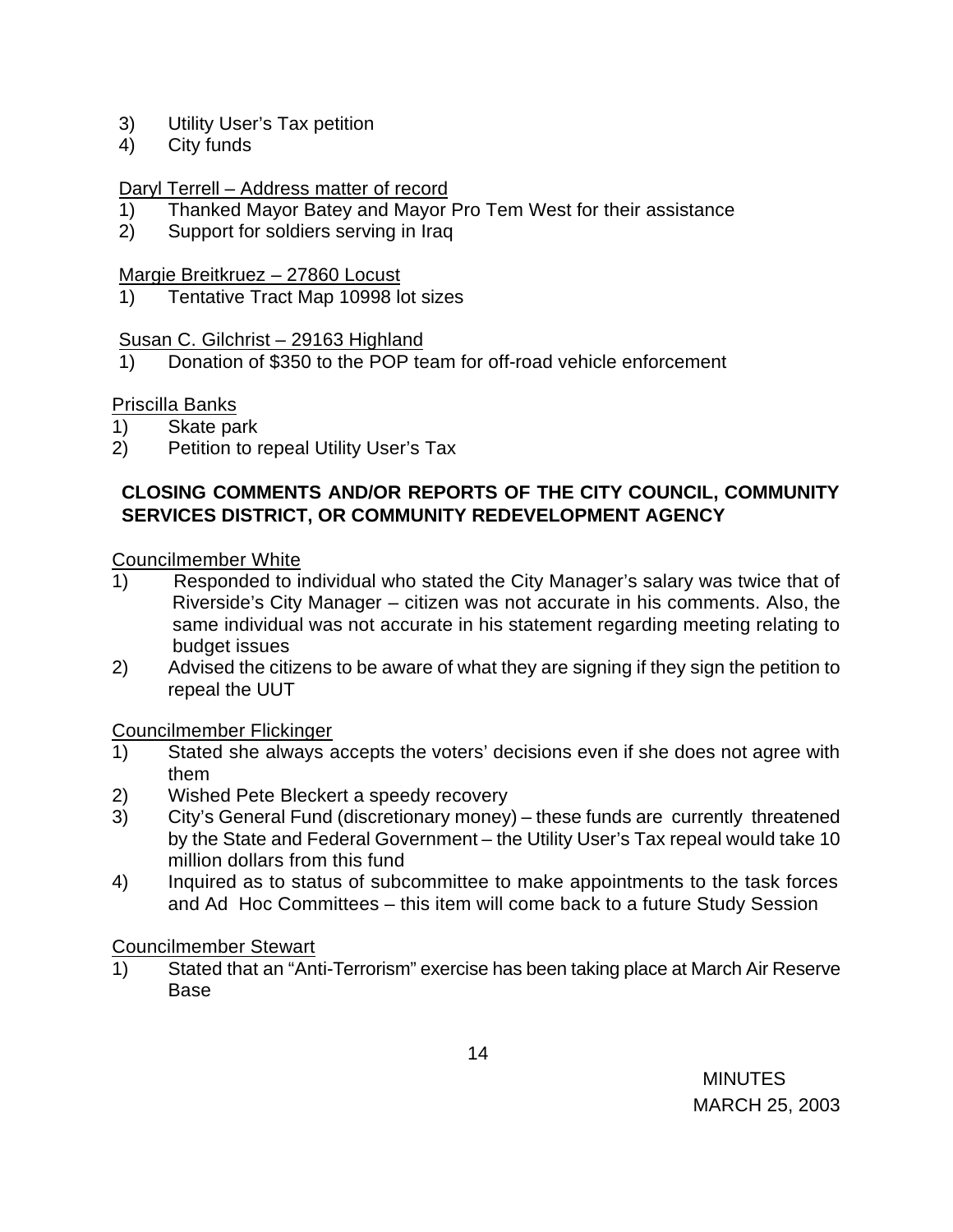- 2) Skateboard park was designed by the kids and the land was free to the City saving the taxpayers' money
- 3) Descried the City's need to keep the Utility User's Tax and asked the citizens to support the tax
- 4) War in Iraq stand behind the troops

Mayor Pro Tem West

- 1) Wished Pete Bleckert well
- 2) Supports Margie Breitkruez's comments regarding large lots for animal keeping
- 3) Thanked Susan Gilchrist for her donation to POP
- 4) Attended a retreat in Temecula with the Riverside County Transportation Commission where John Husing was the guest speaker – he spoke of the impending growth in Moreno Valley

## Mayor Batey

- 1) Thanked Cloverdale Elementary School for making him "Principal for a Day"
- 2) Asked Council to support changing the Utility User's Tax to a Public Safety Tax this would require putting it on the ballot to dedicate these funds only to Public Safety – will bring back to a Study Session
- 3) Will be setting up meeting with the Sheriff and Supervisor regarding Moreno Valley having its own Police Department

# **CLOSED SESSION**

# **REPORT OF ACTION FROM CLOSED SESSION BY CITY ATTORNEY, IF ANY - NONE**

# **ADJOURNMENT**

There being no further business to conduct, the meeting was adjourned at 10:21 p.m. by unanimous informal consent.

Submitted by:

 $\overline{\phantom{a}}$  , and the contract of the contract of the contract of the contract of the contract of the contract of the contract of the contract of the contract of the contract of the contract of the contract of the contrac

Alice Reed, City Clerk Secretary, Moreno Valley Community Services District Secretary, Community Redevelopment Agency of the City of Moreno Valley